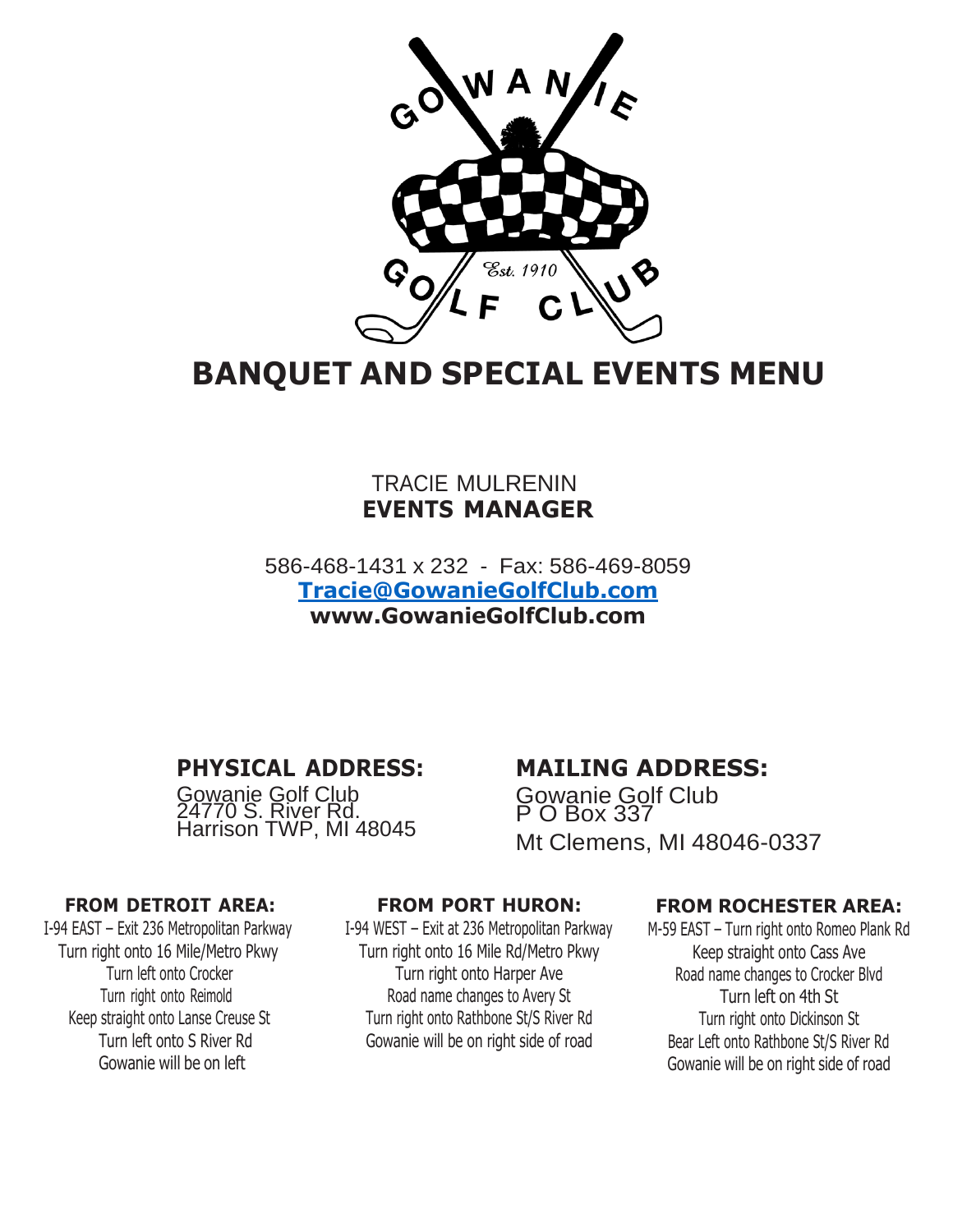# **HORS D'OEUVRES**

Platters for 10-15 people

# **FRUIT, CHEESE & VEGETABLE SELECTIONS**

| Fresh Fruit Assortment – Platter or Bowled                                                  | \$45.00 |
|---------------------------------------------------------------------------------------------|---------|
| Fresh Vegetables and Dip Platter – Seasonal, Nutritious Vegetables with Dip                 | \$45.00 |
| Variety Cheese Platter – Ever Popular Cheeses and Assorted Crackers                         | \$45.00 |
| Antipasto Vegetable Tray                                                                    | \$45.00 |
| Roasted Peppers, Marinated Artichokes, Mushrooms, Sliced Mozzarella, Black and Green Olives |         |

# **APPETIZERS & SNACKS**

| Assorted Meatball Platter – Beef Meatballs Prepared Swedish, Sweet & Sour, Marinara and BBQ \$70.00               |         |
|-------------------------------------------------------------------------------------------------------------------|---------|
| Italian Sausage and Peppers - Served with House Made Bread                                                        | \$65.00 |
| Boneless Chicken Strip Platter - All White Meat with Spicy Hot, BBQ and Ranch Sauces                              | \$65.00 |
| Chicken Wing Platter – Tender Golden Wings Served with Hot Sauce, BBQ, or Ranch Dressing                          | \$55.00 |
| Sweet and Sour Chicken Skewers                                                                                    | \$75.00 |
| Stuffed Mushrooms – with Spinach Dip or Artichoke Dip                                                             | \$70.00 |
| Crab Stuffed Mushrooms                                                                                            | \$85.00 |
| Vegetable Spring Rolls - Served with Plum Sauce                                                                   | \$55.00 |
| Puffed Pastries - Stuffed with Choice of Spinach or Artichoke Dip                                                 | \$55.00 |
| Bruschetta – House Made Bread with Tomatoes, Garlic, Onions, Melted Provolone, and Drizzled with Balsamic \$30.00 |         |
| BBQ Ribs - Slow Roasted and Basted with House BBQ Sauce                                                           | \$65.00 |

# **MEAT & SEAFOOD PLATTERS**

All Platters are Accompanied with House Made Bread

| Roast Prime Rib – Sliced and Served With House Made Horseradish Sauce                                             | \$90.00  |
|-------------------------------------------------------------------------------------------------------------------|----------|
| Steak Tips – Served with Gorgonzola Sauce or Zip Sauce                                                            | \$110.00 |
| Calamari – Lightly Breaded and Fried                                                                              | \$75.00  |
| Shrimp Cocktail – with Cocktail Sauce Garnished with Leaf Lettuce and Lemon Wedges                                | \$90,00  |
| Smoked Salmon Platter- Chopped Cooked Eggs, Capers, Sliced Roma Tomatoes, Sliced Cucumbers and Red Onions \$80.00 |          |
| Coconut Shrimp – Served with Sweet and Sour Sauce                                                                 | \$95,00  |

# **BREAKFAST - \$18 PER PERSON**

(30 Person Minimum Required) A \$100 Set-up Fee Applies For Buffets of Less Than Fifty (50) People

Scrambled Eggs, Bacon, Sausage, Hash Browns or Potatoes O'Brien, French Toast, Assorted Breads, and Fresh Fruit, Freshly Brewed Regular and Decaffeinated Coffee and Hot or Iced Tea and Soda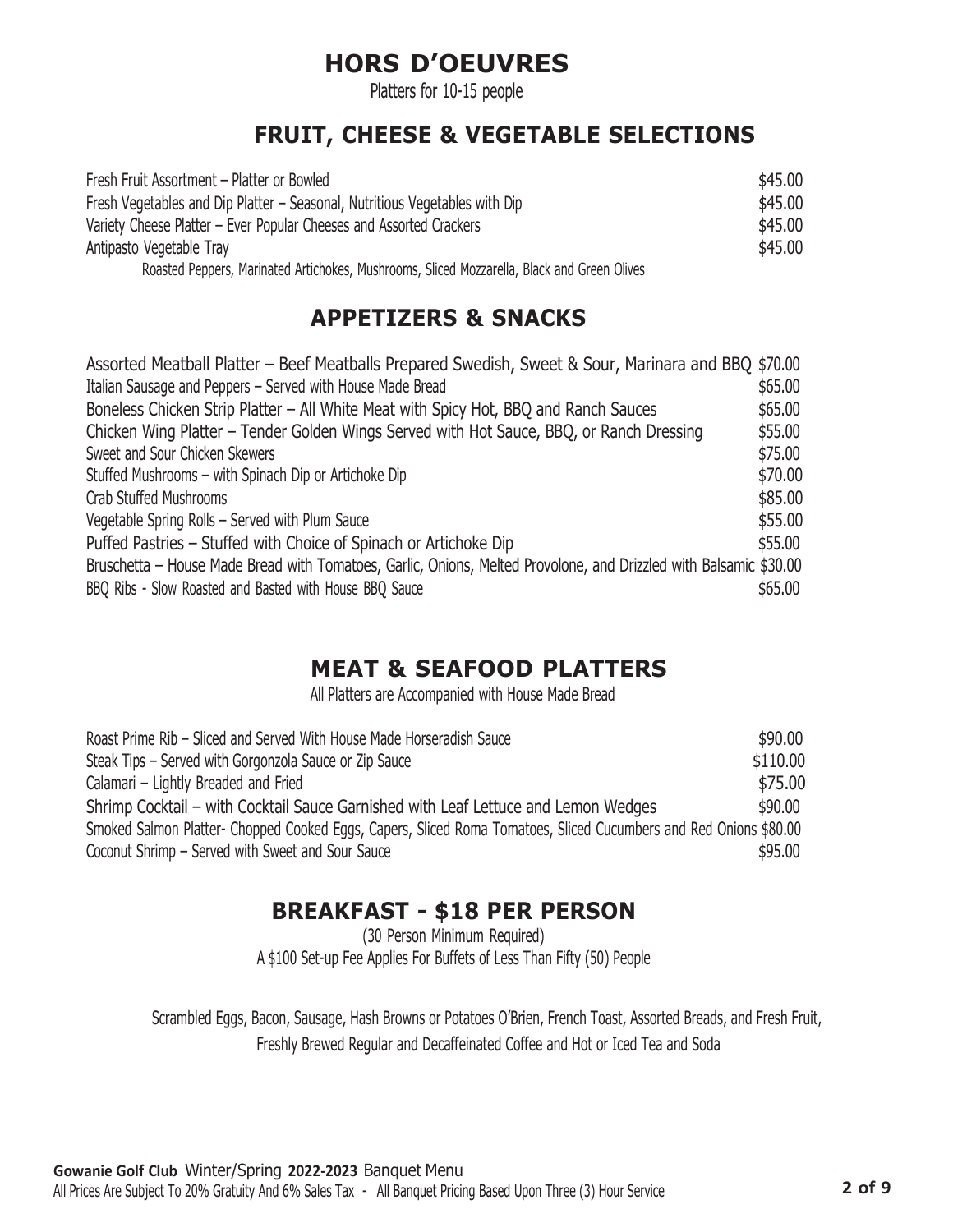# **LIGHT LUNCHEON**

Light Luncheon Selections Include Fresh Bread, Coffee – Regular and Decaffeinated, Hot or Iced Tea and Soda

# **DELUXE ENTRÉE SALADS \$18 PER PERSON**

Add an Additional Dressing \$1 Per Person. Steak or Salmon to Deluxe Salad add \$6 Per Person

#### **Cobb Salad**

Grilled Breast of Chicken With Bacon, Avocado, Tomatoes, Bleu Cheese, Hardboiled Egg, Black Olives, with your Choice of Dressing

#### **Chicken Caesar**

Grilled Chicken with Romaine Lettuce Tossed In Our Homemade \*Caesar Dressing Topped with Grated Parmesan Cheese and Croutons

### **Michigan Salad with Grilled Chicken**

Romaine Lettuce, Grilled Chicken, Walnuts, Sun Dried Cherries, Crumbled Bleu Cheese, Red Onions, and our House-made Raspberry Vinaigrette

### **Maurice Salad**

Shredded Lettuce With Julienne Style Ham, Turkey, Swiss Cheese, Diced Gherkins, Sliced Egg, with House-made Maurice Dressing

#### **Classic Greek Salad**

Grilled Chicken, Romaine Lettuce, Red Onions, Beets, Kalamata Olives, Feta Cheese, Tomatoes, and our house -made Greek Dressing

### **SOUP \$3.00 PER PERSON**

Stracciatella, Michigan Potato Leek, Tomato Basil, Butternut Squash, Cheddar Cheese, Cream of Broccoli, Chicken Noodle, Creamy Minestrone

### **SOUP \$4.00 PER PERSON**

Boston or Manhattan Clam Chowder, Cream of Mushroom, Beef Barley, Chicken Tortellini, Chili Con Carne

# **PLATED LUNCHEONS - \$21 PER PERSON**

Includes Fresh Bread, Coffee – Regular and Decaffeinated, Hot or Iced Tea and Soda Mixed Green Salad, Potato or Pasta and Vegetable \* Extra Salad Dressing \$4 Per Table

## **POULTRY**

Herb Roasted Chicken Chicken Parmesan Chicken Piccata Chicken Marsala Lemon Chicken Chicken Cacciatore Chicken Colombo Chicken Cordon Bleu

## **PORK or BEEF**

Pork Tenderloin **Roast Beef with Mushroom Sauce** \*\* Petit Filet Mignon (\*extra \$10 per person)

### **PASTA AND POTATO**

Penne with Meat Sauce (\*\$1 Extra PP), Pasta Marinara, Fettuccini Alfredo (\$1 Extra PP), Club Potato, Parmesan Encrusted,

Roasted Redskins, Mashed, Rice Pilaf

### **VEGETABLE CHOICES**

Zucchini and Squash, Green Beans, Key Largo Medley, Asparagus (\$2 extra pp), Broccoli, California Medley (cauliflower, carrots and Broccoli)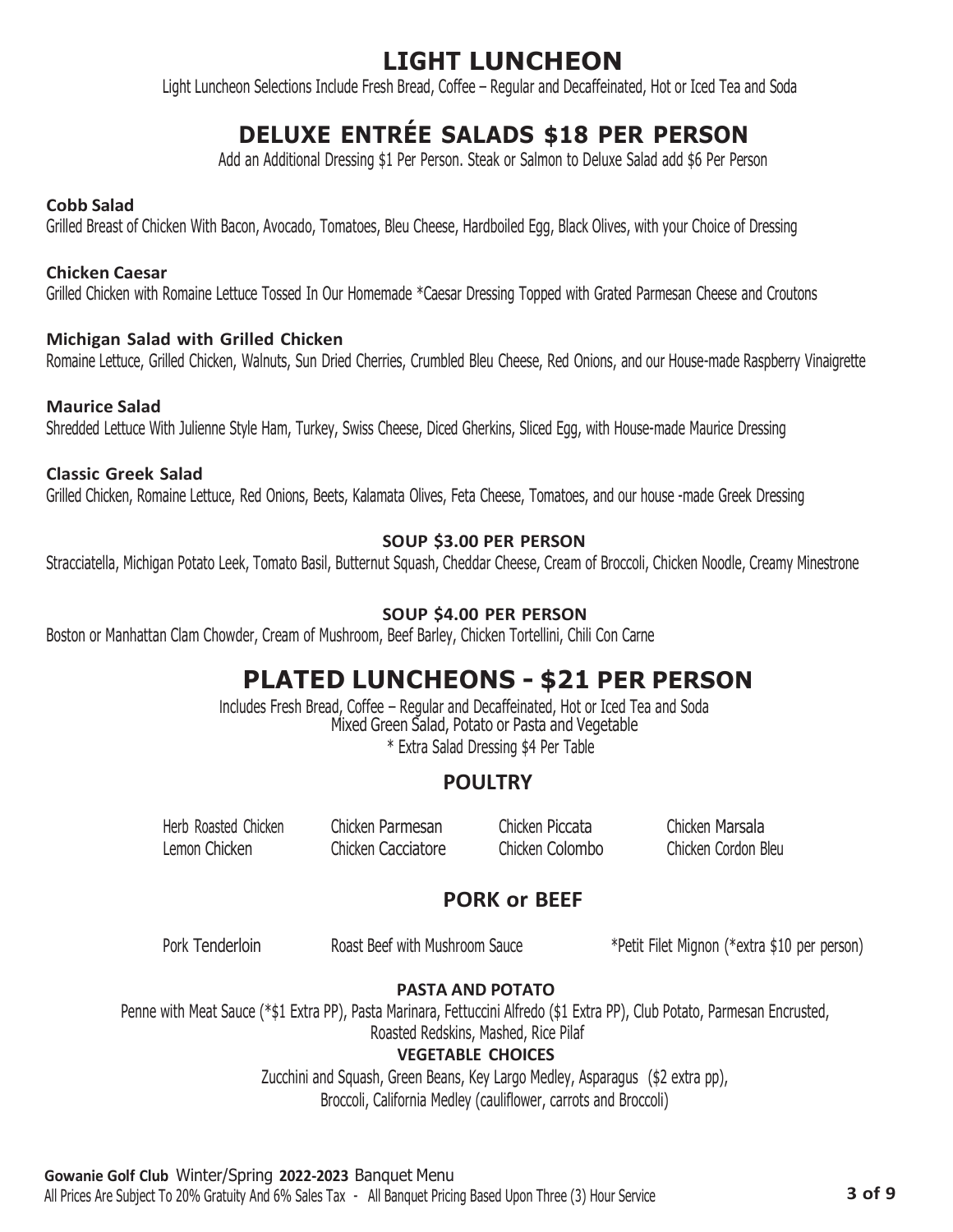# **DELI LUNCHEON BUFFET - \$ 20 PER PERSON**

30 Person Minimum Required - a \$100 Set-up Fee Applies for Buffets of Less Than Fifty (50) People Includes Fresh Bread, Coffee – Regular and Decaffeinated, Hot or Iced Tea and Soda

### **Express Deli Buffet**

Choice of Soup, Cold Salad Assortment, House Salad, Pasta Salad, Coleslaw Croissants or California Wraps To Include: Chicken Salad, Turkey Club, Tuna Salad, and Marinated Vegetables Fresh Fruit Platter and Fresh Baked Cookies or Brownies

### **Quiche Buffet**

Choice of Soup, Fresh Fruit Platter, Vegetable Quiche, Ham and Cheese Quiche, Assorted Mini Muffins, Danish, Mini Bagels, Potato O' Brien, Fresh Baked Cookies or Brownies

### **North Avenue Buffet**

Choice of Soup, House Salad, Sliced Ham, Turkey Breast, Roast Beef Swiss and Cheddar Cheese, Lettuce, Tomatoes, Dill Pickles, Cole Slaw, Pasta Salad, Assorted Breads, Rolls and Condiments Fresh Baked Cookies or Brownies

### **Authentic Mexican Salad Buffet**

Choice of Soup, House Made Taco Bowls, Shredded Lettuce, Seasoned Ground Beef and Chicken, Tomatoes, Olives, Avocado, Monterey Jack Cheese, Onions, Jalapenos, Salsa, Sour Cream, Guacamole, Fresh Baked Cookies or Brownies

# **DINNER BUFFET - CUSTOMIZE YOUR EXPERIENCE - \$25 PER PERSON**

30 Person Minimum - A \$100 Set-up Fee Applies For Buffets of Less Than Fifty (50) People Select any Two Entrées, Choice of One Starch and One Vegetable, Served with Mixed Greens Salad, Fresh Bread, Coffee, Tea And Non-alcohol Beverage Service

### **POULTRY**

Chicken Marsala, Chicken Piccata, Lemon Chicken, Herb Roasted Chicken, Roast Turkey Breast, \*Chicken Parmesan (\*\$1 Extra Per Person), \*Chicken Colombo (\*\$1 Extra Per Person)

### **BEEF**

Roast Beef, Marinated London Broil, \*Strip Loin of Beef (\*\$4 Extra Per Person), \*\*Beef Tenderloin (\*\*\$7 Extra Per Person)

### **CARVING STATION**

Requires Chef's Attendant Fee of \$50 Chef's Own Herb Rubbed Prime Rib of Beef (\$4 Extra Per Person) Tenderloin of Beef (\$6 Extra Per Person)

**PORK**

Stuffed Roast Pork Loin, Pork Tenderloin, Pork Cutlet, Breaded Pork Chop

### **SEAFOOD**

\*Baked Whitefish (\*\$2 Extra PP), Baked Lemon Cod, Tilapia, \*Atlantic Salmon, (\*\$5 Extra PP)

### **VEGETARIAN OPTIONS**

\*Eggplant Parmesan (\*\$1 Extra PP), Pasta Marinara, \*Vegetable Lasagna (\*\$1 Extra PP), Herb And Grilled Vegetable Risotto, Vegetable Stir-Fry

### **PASTA AND POTATO**

\*Lasagna (\*\$2 Extra PP), \*Baked Penne or Fettuccini with Meat Sauce (\*\$1 Extra PP), Pasta Marinara, \*Fettuccini Alfredo (\*\$1 Extra PP), Club Potato, Parmesan Encrusted, \*Scalloped (\*\$1 Extra PP), Roasted Redskins, Mashed (Plain or Garlic), Rice Pilaf

Include An Additional Vegetable, Starch, Or Pasta \$3 Per Person

Upgrade Side Salad- Michigan Salad, Greek, Spinach Or Caesar Salad \$2 Extra Per Person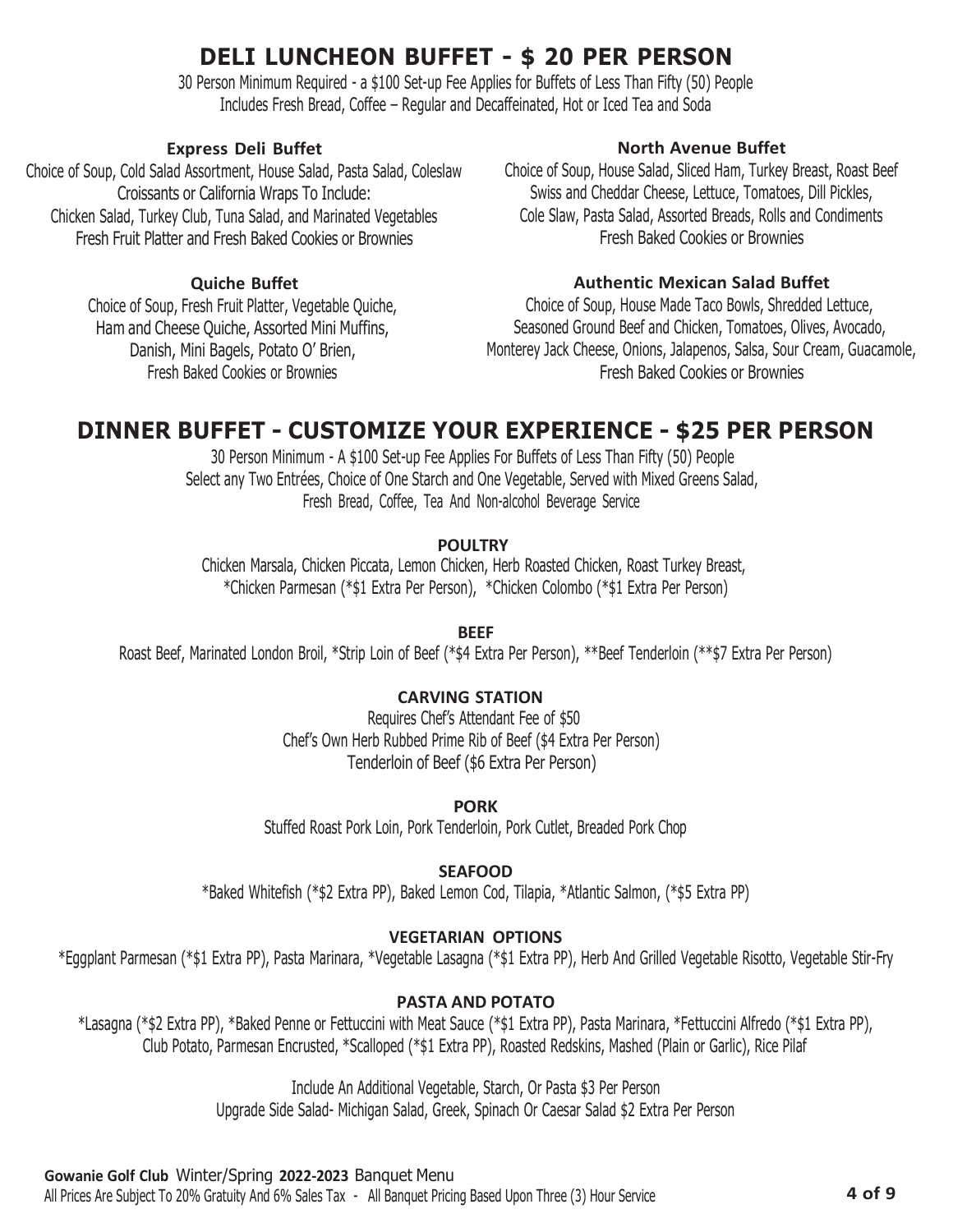# **PLATED DINNERS**

Includes: Fresh Bread, Regular and Decaf Coffee, Hot or Iced Tea and Fountain Soda Mixed Green Salad, Potato or Pasta and Vegetable. Upgrade to Cesar Salad for \$2 Per Person

#### **POULTRY AND PORK \$22 PER PERSON**

Herb Roasted Chicken, Chicken Parmesan, Chicken Piccata, Chicken Marsala, Chicken Cordon Bleu, Breaded Lemon Chicken, Chicken Cacciatore, Chicken Florentine, Chicken Oscar \*(Extra \$2 Per Person) Stuffed Pork Tenderloin

#### **BEEF \$31 PER PERSON**

Prime Rib, New York Strip Steak, Steak Siciliano, Filet Mignon, Lamb Chops \*(Market Price), Tenderloin Medallions

#### **VEAL \$25 PER PERSON**

Breaded Veal Cutlet, Veal Piccata, Veal Marsala, Veal Parmesan, Veal Siciliano

### **SEAFOOD \$28 PER PERSON**

Baked Cod, Baked Whitefish, Grilled Atlantic Salmon, \*Halibut (\* Market Price), Shrimp Scampi

#### **PASTA AND POTATO CHOICES**

\*Lasagna (\* \$2 Extra PP), Baked Penne or Fettuccini With \*Meat Sauce (\*\$1 Extra PP), Pasta Marinara, \*Fettuccini Alfredo (\*\$1 Extra PP), \*Palamino (\*\$1 Extra PP), Club Potato, Parmesan Encrusted, \*Scalloped (\*\$1 Extra PP), Twice Baked (\$1 Extra PP) Roasted Redskins, Mashed (Plain or Garlic), Rice Pilaf

#### **VEGETABLE CHOICES**

Zucchini and Squash, Green Beans, Key Largo Medley, Asparagus (\$2 extra pp), Broccoli, California Medley (cauliflower, carrots and Broccoli)

## **DESSERT SELECTIONS**

Add one Dessert Selection to any Buffet or Plated Entree for an Additional \$6 Per Person

Hot Fudge Sundae **Tiramisu** Honey Cake Triple Chocolate Cake Carrot Cake New York Style Cheesecake Cassata Cake Lemon Cake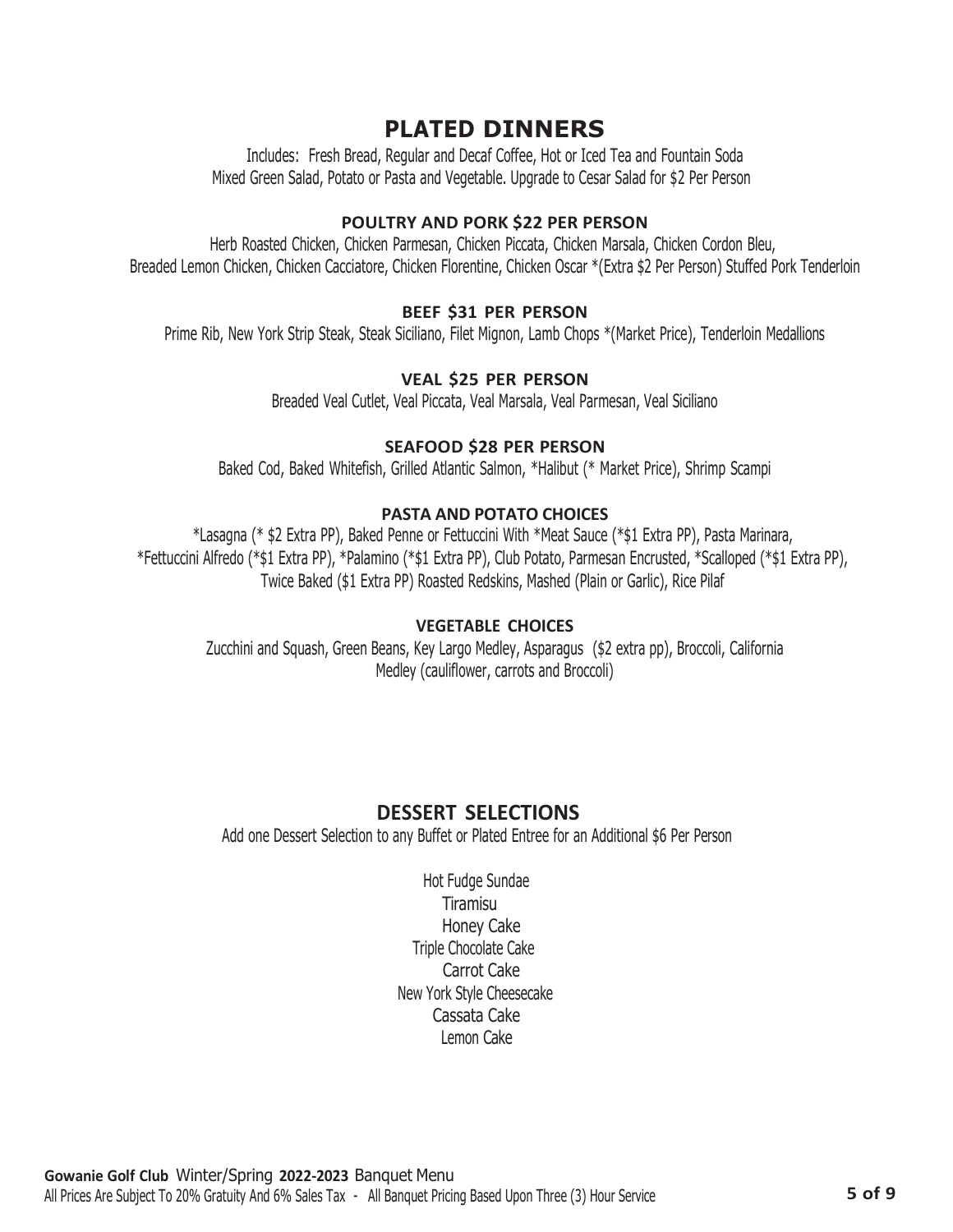# **MEMORIAL LUNCHEON MENU**

Plated Luncheon to Include Fresh Bread, House Salad, Fresh Baked Cookies or Brownies Coffee – Regular and Decaffeinated, Hot or Iced Tea and Soda

# **PLATED LUNCHEON - \$19 PER PERSON**

Lemon Chicken, Chicken Parmesan, Chicken Cacciatore, Chicken Cordon Bleu, Chicken Piccata, Chicken Marsala, Herb Roasted Chicken, Stuffed Pork Tenderloin,\* London Broil (\*Add \$1 Extra PP), Roast Beef, \*Petit Filet Mignon (\*Add \$5 Extra PP)

### **CHOOSE ONE -**

Garlic or Plain Mashed Potatoes, Roasted Redskins, Fingerling Potatoes, Club Potato, \*Scalloped Potato (\* Add \$1 PP), Marinara Penne Pasta, \*Pasta Alfredo (\*Add \$1 Extra PP), \*Penne with Meat Sauce (\* Add \$1 PP), Palomino Pasta, Oil and Garlic Linguini, Rice Pilaf

### **CHOOSE ONE –**

Green Beans, California Medley (Cauliflower, Carrots, and Broccoli), Mushrooms and Peas, Glazed Carrots, Zucchini and Squash, Key Largo Medley (Yellow and Orange Carrots, Green Beans, and Peppers) \* Asparagus (\*Add \$2 PP)

# **LUNCHEON BUFFET – \$19 PER PERSON**

Luncheon Buffet to Include Fresh Bread, House Salad, Fresh Baked Cookies or Brownies Coffee – Regular and Decaffeinated, Hot or Iced Tea and Soda

### **CHOOSE ONE -**

Herb Roasted Chicken, Chicken Piccata, Chicken Marsala, Roast Beef, Roast Pork Loin, Sausage and Sauerkraut, or Meatballs (Add Another Meat to Buffet \$3.00 Per Person)

### **CHOOSE ONE -**

Garlic or Plain Mashed Potatoes, Roasted Redskins, Club Potato, \*Scalloped Potato (\*Add \$1 Extra PP), Marinara Penne Pasta, \*Pasta Alfredo(\*Add \$1 Extra PP), \*Penne With Meat Sauce (\*Add \$1 Extra PP), Rice Pilaf

### **CHOOSE ONE –**

Green Beans, California Medley (Cauliflower, Carrots, and Broccoli), Mushrooms and Peas, Glazed Carrots, Zucchini and Squash

# **PASTA LUNCHEON BUFFET - \$15 PER PERSON**

Pasta Buffet to Include Fresh Bread, House Salad, Fresh Baked Cookies or Brownies Coffee – Regular and Decaffeinated, Hot or Iced Tea and Soda

## **CHOOSE TWO –**

Penne Baked Sausage, Pasta Alfredo, Primavera, Meat Sauce, Marinara Sauce, Palomino Sauce, \*White Clam Linguini (\* Add \$2 PP), \*Lasagna (\*Add \$2 PP)

## **CHOOSE ONE –**

Green Beans, California Medley (Cauliflower, Carrots, and Broccoli), Mushrooms And Peas, Glazed Carrots, Zucchini and Squash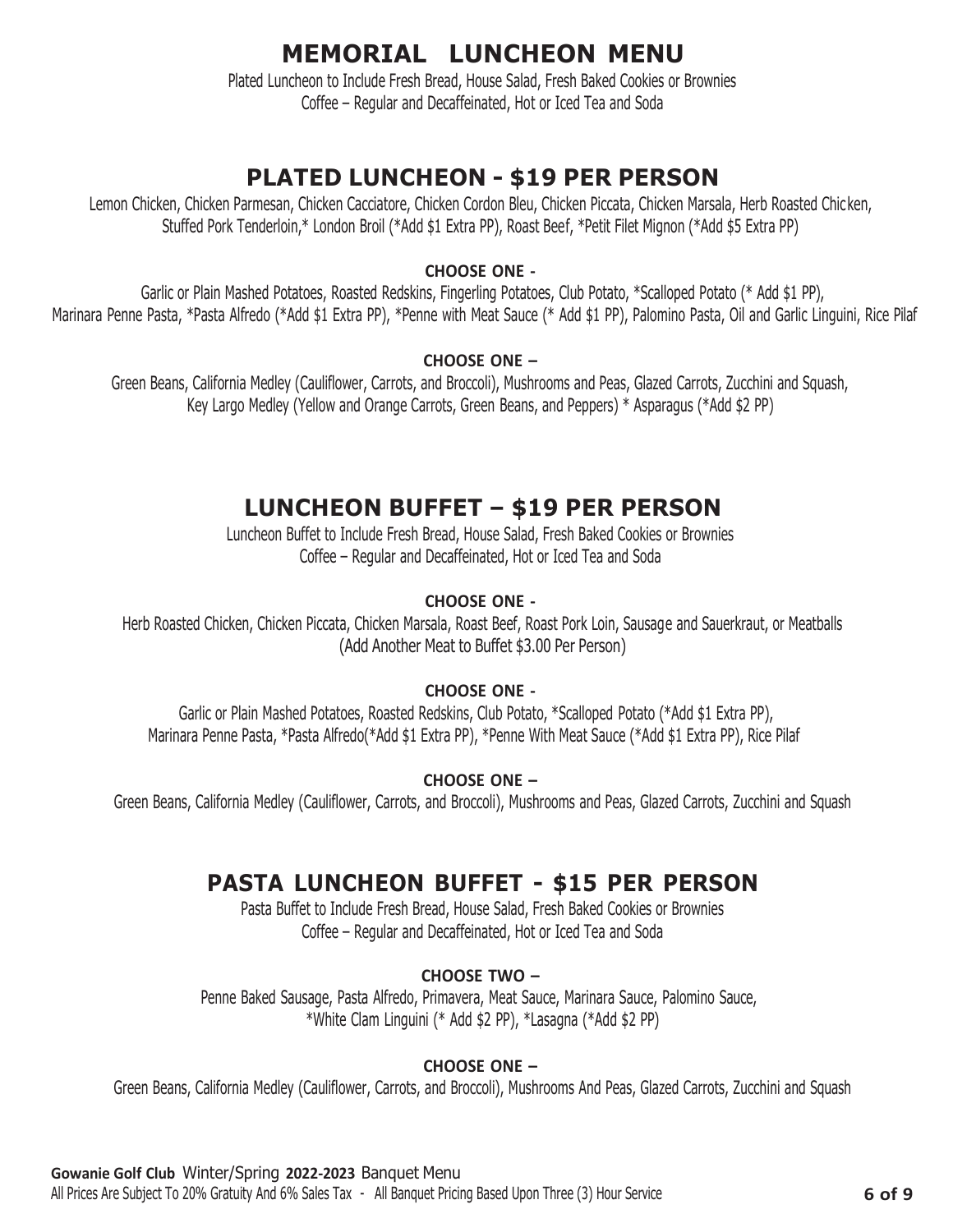# **ALL INCLUSIVE WEDDING PACKAGES**

Includes sales tax and service charge

## **MASTERS PACKAGE \$90 PER PERSON**

Five Hour Premium Bar One Hour Hot or Cold Hors D' Oeuvres (3) Salad Course Mixed Greens or Caesar Salad Pasta Course Mixed Grill: Petit Filet Mignon with Zip Sauce Sauteed Chicken Breast: Piccata, Marsala, Herb Roasted, Lemon or Tosca — Herb Roasted, Parmesan, Piccata, Colombo or Marsala Choice of Potato And Vegetable Wedding Cake Service Late Night Snack

# **U.S. OPEN PACKAGE \$85 PER PERSON**

Five Hour Premium Bar Fruit and Cheese Tray Salad Course Mixed Greens or Caesar Salad Pasta Course Petit Filet Mignon and Chicken Prepared Choice of Potato and Vegetable Wedding Cake Service Late Night Snack

# **RYDER-CUP PACKAGE \$75 PER PERSON**

Five Hour House Bar House Salad 2 Meat Buffet: Roast Prime Rib and Chicken Prepared Herb Roasted, Piccata or Marsala Choice of Potato and Vegetable Wedding Cake Service or Late Night Snack

Outdoor Ceremonies Available \$600 Minimum Charge Add an Extra Service Bar Outside During Cocktail Hour \$250 Fee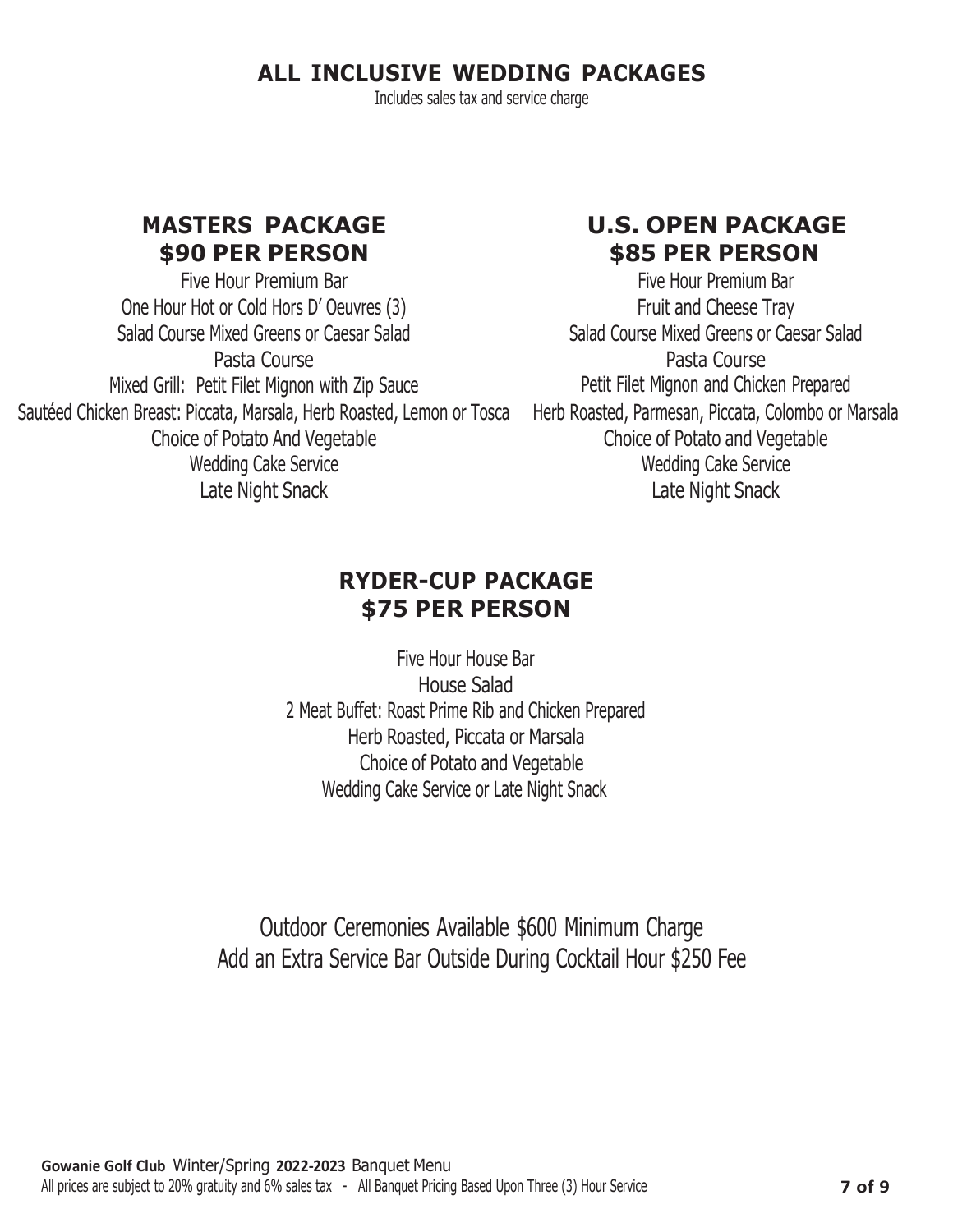#### **BEVERAGES**

### **CASH BAR SERVICE -**

#### **\$75 Bartender fee (Per Bartender)**

| Soda Pop                         | \$3.00 |
|----------------------------------|--------|
| Fruit Juices                     | \$3.00 |
| Draft Beer                       | \$3.00 |
| Domestic Beer                    | \$4.00 |
| Imported Beers                   | \$5.00 |
| House Wine, By the Glass         | \$7.00 |
| <b>Mixed Drinks House Brands</b> | \$6.00 |
| House Wine                       | \$7.00 |
| Premium Liquor Mixed Drinks      | \$9.00 |

#### **ADD ANY OF THE FOLLOWING TO YOUR BAR:**

Champagne/Sparkling Cooks or Korbel (House Champagne) \$22 per bottle Asti Spumante \$26 per bottle Cordials \$95 per bottle Bailey's Irish Cream, Kahlua, Grand Marnier, Drambuie, Chambord, Amaretto & Frangelico

### **PUNCH AND SIGNATURE COCKTAILS**

Spiked Punch \$55 per punch bowl Bellini – Champagne, Peach Schnapps & Orange Juice Fuzzy Navel – Orange Juice & Peach Schnapps Mimosa- Champagne & Orange Juice Sea Breeze- Cranberry & Grapefruit Juice & Vodka Madras – Cranberry & Orange Juice & Vodka Bay Breeze – Cranberry & Pineapple Juice & Vodka Sangria White Or Red \$65

# **OPEN BAR PACKAGES**

#### **HOUSE BAR - WELL BRANDS - 5 HOURS \$22 PER PERSON**

Includes, Draft and Domestic Beer, House Wine, Scotch, Vodka, Gin, Rum, Tequila, Bourbon, Whiskey, Peach Schnapps, Mixers and Soft Drinks

#### **PREMIUM - CALL BRANDS - 5 HOURS \$26 PER PERSON**

Includes, Draft, Domestic and Imported Beers, Tito's Vodka, Tanquery Gin, Bacardi, Captain Morgan Spiced Rum, Canadian Club Whiskey, Jack Daniels Bourbon, Dewars, Jim Beam, House Wines, Mixes & Soft Drinks. Additional brands available upon request (surcharge may apply)

#### **SUPER PREMIUM LIQUOR**

Add any of the following to your bar starting at: \$95.00 per bottle Kettle One, Grey Goose, Bombay Sapphire Gin, Don Julio, Patron, Makers Mark, Glen Fiddich, Crown Royal Whiskey and Gentleman Jack Bourbon

#### **BEER & WINE BARS**

Draft Beer, House Wine, and Non-Alcoholic Beverages Three-hour package \$15 Four-hour package \$18 per person